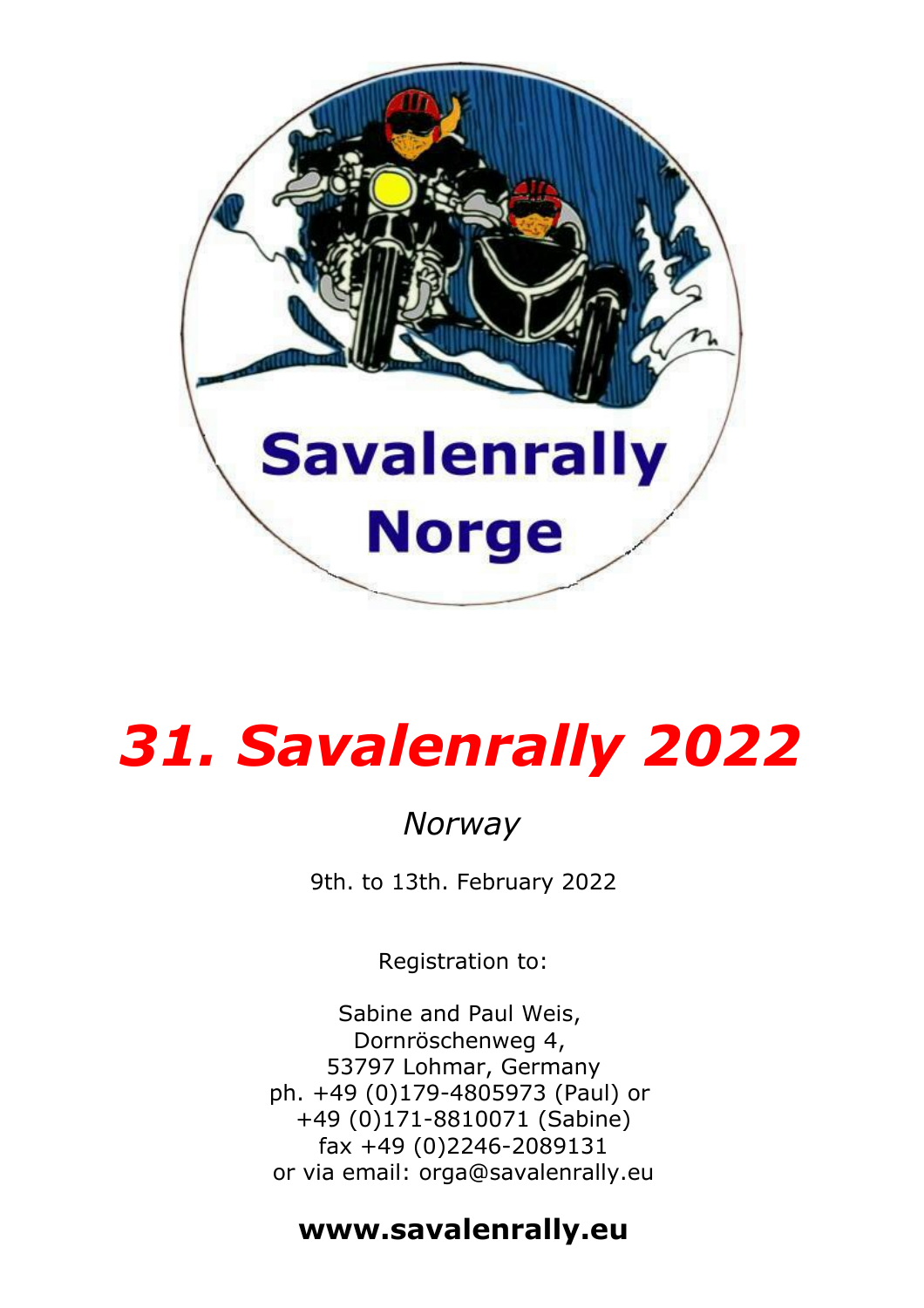# *Program for 31th. Savalenrally 2022*

- *Changes can be possible during preparing time -*

Savalenrally begins on Wednesday with the traditional program. If not possible, you can start later, too.

#### **Wednesday, 9.02.2022**

|                   | Arrival and registration at the reception at Savalen Fiellhotell |
|-------------------|------------------------------------------------------------------|
| $6:00 \text{ pm}$ | Welcoming the participants, talk about the activities, coffee,   |
|                   | get to know the other participants,                              |
|                   | check the water temperature in the spa                           |
| $7:00 \text{ pm}$ | Middag (Dinner)                                                  |
| $9:00$ pm         | hot wine in front of the Julehus                                 |

#### **Thursday, 10.02.2022**

| 7:30-9:30 am | <b>Breakfast</b>                                                            |
|--------------|-----------------------------------------------------------------------------|
| $10:00$ am   | Start to tour, visiting Aukrust Center (Kiell Aukrust = norwegian animation |
|              | film pioneer)                                                               |
|              | in the afternoon arriving of the next guests, and registration at the       |
|              | reception of the Savalen Fiellhotell                                        |
| $7:00$ pm    | Welcoming the participants, then Middag (dinner)                            |
|              | Coffee, talk about the activities, bike watching etc.,                      |
|              | registration of the teams for the winter games                              |

#### **Friday, 11.02.2022**

| 7:30-9:30 am | <b>Breakfast</b>                                                           |
|--------------|----------------------------------------------------------------------------|
| $10:00$ am   | Wintergames with our games leader.                                         |
|              | Then the hungry guys kan participate at the lunch buffet.                  |
|              | It is very interesting to make a motorbike ride around the savalenlake.    |
|              | This is a private road and the toll is about 85 NOK.                       |
|              | In the afternoon you can take part for at a sleigh ride, cross-country ski |
|              | ing. You must do a booking for this actions latest at Thursday evening at  |
|              | the reception. Or you can just relax at the pool area.                     |
| $7:00$ pm    | BBQ and mulled wine to drink outdoors (tent) and award ceremony of the     |
|              | Participants of the Winter Games (-22 ° C give the cold salad bar a new    |
|              | meaning, even iceberg salad is different than usual).                      |

#### **Saturday, 12.02.2022**

| 7:30-9:30 am       | <b>Breakfast</b>                                                                                     |
|--------------------|------------------------------------------------------------------------------------------------------|
| $10:00$ am         | Winter activities with the Motorcycles, traditional tour to Røros, an old<br>mining city.            |
| 2:00-3:00 pm       | Lunch (buffet) only for the guys, they don't drive the tour.                                         |
| $7:00$ pm          | Dinner with specialities of the area round Savalen, later distribution of the<br>Savalenrally badges |
| $10:00 \text{ pm}$ | visiting the piano bar or looking to the Savalenvideo of the year before.                            |

#### **Sunday, 13.02.2022**

| 7:00-10:00 am | Breakfast and start to the tour home |
|---------------|--------------------------------------|
|---------------|--------------------------------------|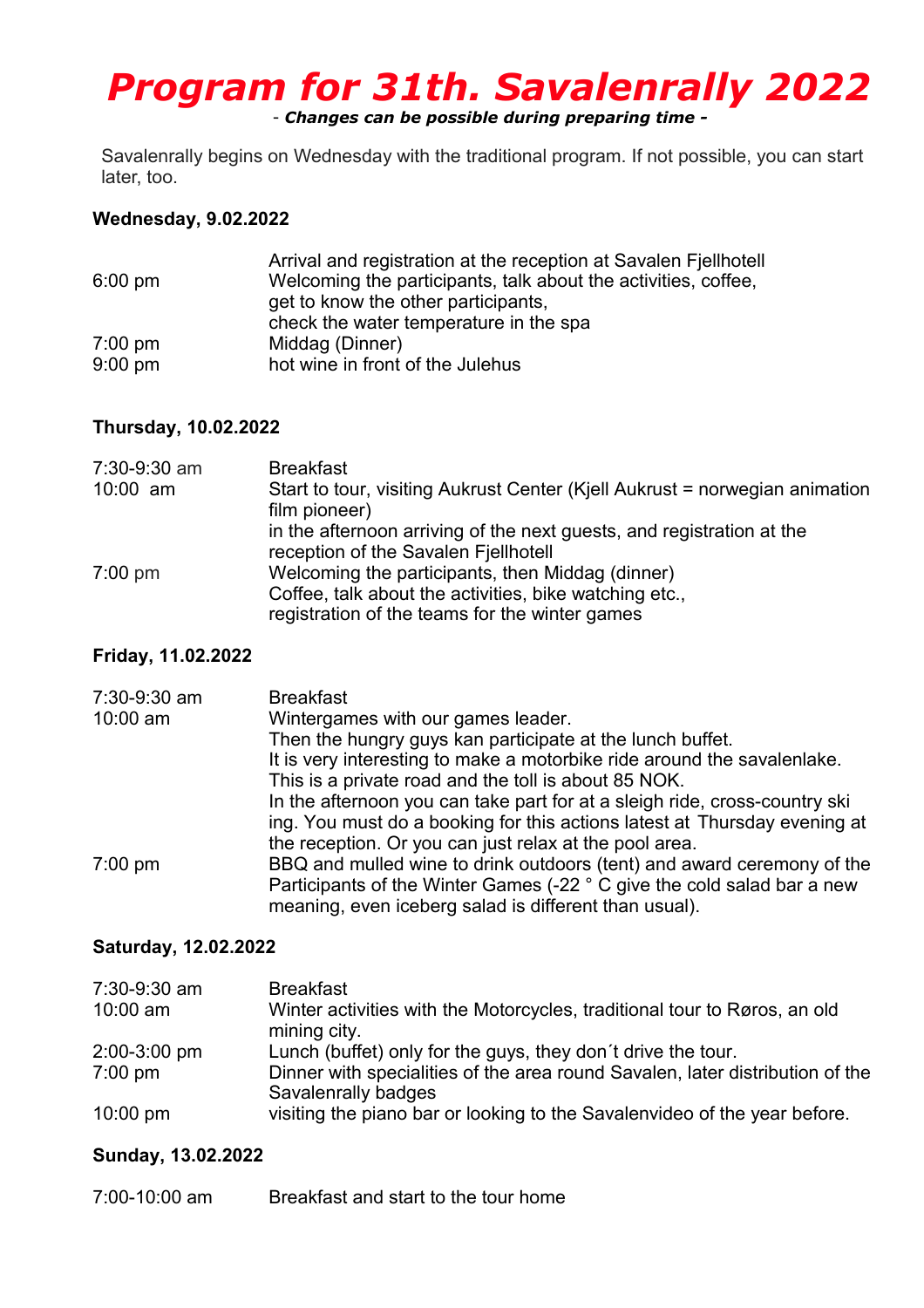# *Invitation:*

We welcome you to the famous Savalenrally in Norway (near Tynset) from February 9th to 13th in 2022. Savalen is about 750 meters above NN in a beautiful area and offers excellent accommodations in Savalen Fjellhotell & Spa

. Participation in the Savalenrally (Thursday to Sunday) contains 3 days full board (Breakfast, Lunch, Dinner and getting coffee). The costs are 3820 NOK per person in a double room, or 4360 NOK for a single room (payment at the hotel).

The costs of Savalenrally from wednesday are 4850 NOK per person in a double room, or 5570 NOK for a single room (payment at the hotel).

The visit to the swimming area is included.

The registration can be canceled up to 4 weeks free of charge before the start of Savalenrally. The cancellation must be in writing form and confirmed by us.

When your registration sheet is received by us, we will send you e-mail with an attached PDFfile, which you can use as an example of the used travel equipment and the journey with start in Troisdorf, Germany.

Your arrival/departure you should organize by yourself. In the handlings book you got, you can see our route and where/when you can meet the other guys during the tour to Savalen and back home.

As I said, we give you our travel planning as an example (pdf).

#### VERY IMPORTANT !!!

Please write down all your mobilphone numbers on the registration sheet, we need to have it in case of a possible emergency at least the chance to make a contact to you.

Member list:

After logging in you can see the list of participants, if you use your mailadress as user name. Form: email adress

Code is your numberplate in the form: kler695 (KL-ER 695)

Booking please latest at 15 December 2021

We are happy to meet You all

### Sabine and Paul

### **We wish a pleasant journey to all Savalenrally winterdrivers**

Even one small request to all quests:

All Savalendrivers are kindly requested to bring mulled wine and give to the barbecue party in the tent available, because in Norway there is not such a drink. Thank you !!!